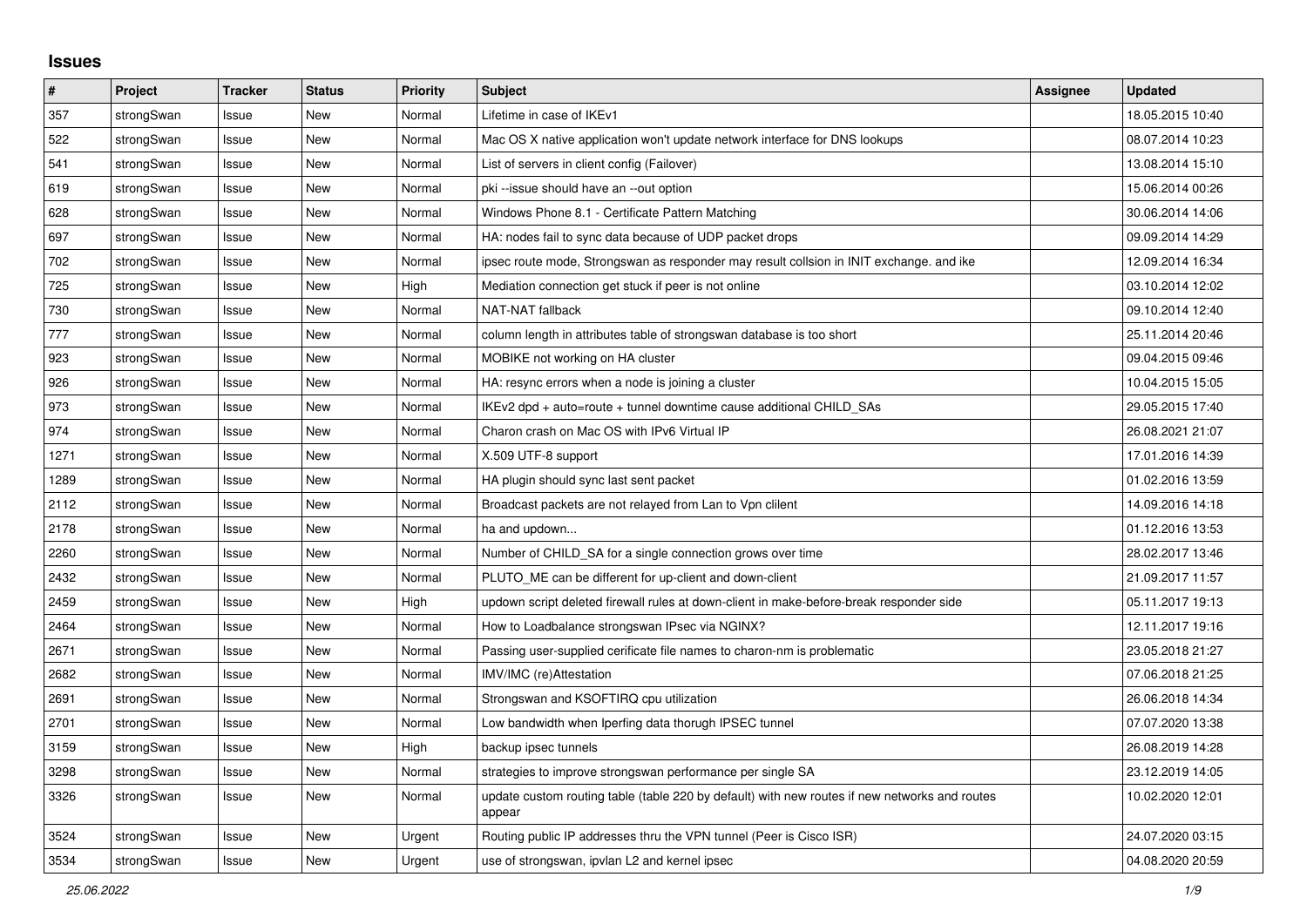| $\vert$ # | Project    | <b>Tracker</b> | <b>Status</b> | <b>Priority</b> | Subject                                                                                                  | <b>Assignee</b> | <b>Updated</b>   |
|-----------|------------|----------------|---------------|-----------------|----------------------------------------------------------------------------------------------------------|-----------------|------------------|
| 3545      | strongSwan | Issue          | New           | Normal          | Configuration model for multiple-VRF tunnel endpoints                                                    |                 | 18.08.2020 13:50 |
| 1165      | strongSwan | Issue          | <b>New</b>    | Normal          | StrongSwan Virtual Ip problem                                                                            | Martin Willi    | 19.10.2015 23:59 |
| 38        | strongSwan | Feature        | New           | Low             | OCSP in IKE payload, RFC4806                                                                             |                 | 19.12.2014 14:20 |
| 87        | strongSwan | Feature        | New           | Normal          | IPsec Multicast Support                                                                                  |                 | 19.12.2014 14:20 |
| 215       | strongSwan | Feature        | <b>New</b>    | Normal          | strongswan NetworkManager plugin: make the "normal" ipsec configuration usable                           |                 | 12.08.2012 04:47 |
| 312       | strongSwan | Feature        | New           | Normal          | Feature Request: Option to limit or disable sending of ADDITIONAL_*_ADDRESS list for MOBIKE<br>Responder |                 | 13.03.2013 19:19 |
| 368       | strongSwan | Feature        | <b>New</b>    | Low             | Add support for UNITY_DEF_DOMAIN mode config and pass domain to resolvconf                               |                 | 27.07.2013 01:25 |
| 640       | strongSwan | Feature        | <b>New</b>    | Normal          | Provide an init_once() abstraction layer                                                                 |                 | 10.07.2014 15:10 |
| 641       | strongSwan | Feature        | New           | Normal          | kernel-iph virtual IP support and IKE routing lookups ignoring IPsec routes                              |                 | 10.07.2014 15:11 |
| 642       | strongSwan | Feature        | New           | Normal          | Windows Named Pipe stream and service                                                                    |                 | 10.07.2014 15:11 |
| 643       | strongSwan | Feature        | <b>New</b>    | Normal          | CNG/Bcrypt native Windows crypto plugin                                                                  |                 | 10.07.2014 15:12 |
| 644       | strongSwan | Feature        | <b>New</b>    | Normal          | Non-monolithic Windows build                                                                             |                 | 10.07.2014 15:12 |
| 645       | strongSwan | Feature        | New           | Normal          | Support HeapAlloc() and friends in leak-detective                                                        |                 | 10.07.2014 15:12 |
| 746       | strongSwan | Feature        | New           | Normal          | Different radius server(s) for accounting                                                                |                 | 22.10.2014 12:23 |
| 766       | strongSwan | Feature        | New           | Normal          | Make retransmit settings tunable by connection                                                           |                 | 14.11.2014 10:02 |
| 927       | strongSwan | Feature        | <b>New</b>    | Normal          | Charon: Implement route events and add an consumer in updown plugin                                      |                 | 11.04.2015 12:02 |
| 930       | strongSwan | Feature        | New           | Normal          | Option to have non-sequential v6 roadwarrior addresses                                                   |                 | 12.01.2016 16:36 |
| 1057      | strongSwan | Feature        | New           | Normal          | conn switching based on eap identity                                                                     |                 | 24.03.2020 10:14 |
| 1081      | strongSwan | Feature        | New           | Normal          | Active/standby VPN Gateway Failover                                                                      |                 | 21.08.2015 22:01 |
| 1207      | strongSwan | Feature        | New           | Normal          | Add more than 2 hosts support to HA plugin and make it configurable                                      |                 | 08.12.2015 05:05 |
| 1251      | strongSwan | Feature        | <b>New</b>    | Normal          | FreeBSD HA                                                                                               |                 | 11.01.2016 22:01 |
| 1265      | strongSwan | Feature        | New           | Normal          | An option to disable NAT-T                                                                               |                 | 23.06.2021 19:41 |
| 2361      | strongSwan | Feature        | New           | Normal          | Import .sswan files from NetworkManager                                                                  |                 | 12.06.2017 15:25 |
| 2707      | strongSwan | Feature        | New           | Normal          | More attributes taken/translated from radius attributes                                                  |                 | 14.07.2018 15:21 |
| 2727      | strongSwan | Feature        | New           | Low             | single pair of selectors per CHILD_SA                                                                    |                 | 23.08.2018 12:08 |
| 2854      | strongSwan | Feature        | New           | Low             | Srongswan doesn't sending RADIUS Accounting-On/Off on start up / shutdown                                |                 | 10.12.2018 10:19 |
| 3075      | strongSwan | Feature        | New           | Normal          | <b>IPsec Labelling</b>                                                                                   |                 | 29.05.2019 17:09 |
| 3244      | strongSwan | Feature        | New           | Low             | eap-peap on android                                                                                      |                 | 04.11.2019 10:17 |
| 3398      | strongSwan | Feature        | New           | Normal          | Android client - allow configuring eap_id with EAP-TLS                                                   |                 | 06.04.2020 23:19 |
| 3441      | strongSwan | Feature        | New           | Normal          | [Android] Lock modification of VPN configurations on work devices                                        |                 | 11.05.2020 10:00 |
| 3456      | strongSwan | Feature        | New           | Low             | move to github/gitlab                                                                                    |                 | 22.05.2020 12:27 |
| 3457      | strongSwan | Feature        | New           | Low             | user-friendly pkcs11 certificate selection                                                               |                 | 22.05.2020 12:52 |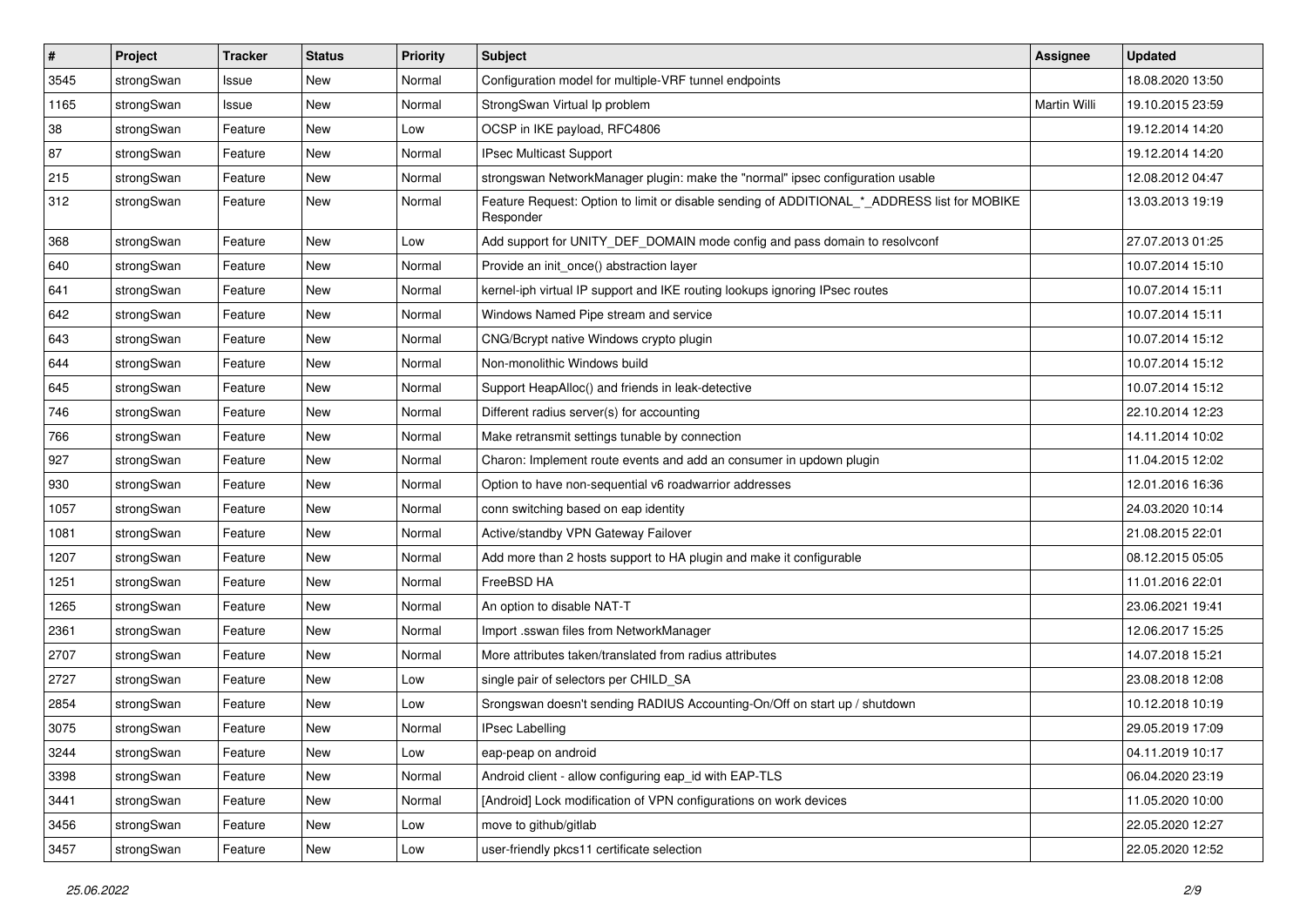| $\pmb{\#}$ | Project    | Tracker    | <b>Status</b> | Priority | Subject                                                                                                                                                 | Assignee                 | <b>Updated</b>   |
|------------|------------|------------|---------------|----------|---------------------------------------------------------------------------------------------------------------------------------------------------------|--------------------------|------------------|
| 3651       | strongSwan | Feature    | New           | Normal   | Support for FC-SP-2                                                                                                                                     |                          | 07.01.2021 20:04 |
| 397        | strongSwan | Bug        | <b>New</b>    | High     | Receive TS_UNACCEPTABLE errors                                                                                                                          |                          | 31.05.2017 00:35 |
| 994        | strongSwan | <b>Bug</b> | New           | Urgent   | same rekey time for ike and child causes tunnel deletion for ikev1 in 5.2.2 version                                                                     |                          | 12.06.2015 12:31 |
| 129        | strongSwan | Feature    | Assigned      | Normal   | Relations between ike/child/peer_cfg                                                                                                                    | <b>Martin Willi</b>      | 06.02.2012 10:50 |
| 173        | strongSwan | Feature    | Assigned      | Normal   | Support for IP address ranges in traffic selectors                                                                                                      | Tobias<br><b>Brunner</b> | 14.06.2012 11:31 |
| 2189       | strongSwan | Feature    | Assigned      | Normal   | Support RFC 8229: TCP Encapsulation of IKE and IPsec Packets                                                                                            | Tobias<br><b>Brunner</b> | 05.06.2020 19:48 |
| 193        | strongSwan | Bug        | Assigned      | High     | Race condition between acquire jobs and Mobike update while switching WLANs                                                                             | Tobias<br><b>Brunner</b> | 16.05.2012 12:18 |
| 352        | strongSwan | Issue      | Feedback      | Normal   | unable to allocate SPIs from kernel when running 32 bit binaries on 64 bit Linux                                                                        |                          | 17.04.2018 14:59 |
| 817        | strongSwan | Issue      | Feedback      | Normal   | <b>IKEv2 IPv6 Router Advertisement</b>                                                                                                                  |                          | 27.03.2020 17:14 |
| 1157       | strongSwan | Issue      | Feedback      | Normal   | Message ID overflow RFC 5996 2.2                                                                                                                        |                          | 12.10.2015 13:52 |
| 1276       | strongSwan | Issue      | Feedback      | Normal   | Threading: ext-auth hook blocks any other connection attempt                                                                                            |                          | 27.01.2016 12:28 |
| 1334       | strongSwan | Issue      | Feedback      | Normal   | Version 5.3.5, duplicated tunnel aftr IKE_SA rekeyed                                                                                                    |                          | 10.03.2016 11:06 |
| 1338       | strongSwan | Issue      | Feedback      | Normal   | problem with changing esp algorithm in strongswan                                                                                                       |                          | 10.03.2016 18:23 |
| 1383       | strongSwan | Issue      | Feedback      | Normal   | How to limit the amount of the installed Child SAs                                                                                                      |                          | 08.04.2016 11:20 |
| 1422       | strongSwan | Issue      | Feedback      | Normal   | IKEv1: IKE_SA reauth vs. CHILD_SA rekey race prevents IKE_SA reauthentication in time                                                                   |                          | 20.04.2016 15:06 |
| 1456       | strongSwan | Issue      | Feedback      | Normal   | Missing Tunnel-Client-Endpoint & Tunnel-Server-Endpoint AVP in RADIUS Accounting Start/Stop<br>messages                                                 |                          | 11.05.2016 11:54 |
| 2077       | strongSwan | Issue      | Feedback      | Normal   | Grace period before reassigning offline IP lease                                                                                                        |                          | 06.10.2017 10:44 |
| 2110       | strongSwan | Issue      | Feedback      | Normal   | Remote Identity (IDr) in IKE AUTH Response is sent as hex-encoded binary value instead of text<br>when setting leftid to type KEY_ID (leftid=@#xxxxxxx) |                          | 13.09.2016 21:42 |
| 2160       | strongSwan | Issue      | Feedback      | Normal   | support for opportunistic encryption                                                                                                                    |                          | 06.05.2020 10:32 |
| 2184       | strongSwan | Issue      | Feedback      | Normal   | configuration with multiple RSA keys                                                                                                                    |                          | 14.12.2016 13:09 |
| 2203       | strongSwan | Issue      | Feedback      | Normal   | Protecting symetric traffic using high availability in gateway to gateway setup (both active)                                                           |                          | 15.02.2017 14:20 |
| 2319       | strongSwan | Issue      | Feedback      | Normal   | gives up trying to bring up connection after DNS SERVFAIL                                                                                               |                          | 08.05.2017 15:41 |
| 2357       | strongSwan | Issue      | Feedback      | Normal   | How to initiate IPsec SA Transport Mode without IKE?                                                                                                    |                          | 18.01.2021 18:36 |
| 2394       | strongSwan | Issue      | Feedback      | Normal   | IP is not assigned after re-authentication                                                                                                              |                          | 04.08.2017 19:03 |
| 2400       | strongSwan | Issue      | Feedback      | Normal   | Is DPD supposed to detect dead tunnel, or dead IKE instance                                                                                             |                          | 11.01.2019 22:53 |
| 2411       | strongSwan | Issue      | Feedback      | Normal   | VPN server name resolution is done via overlay DNS server upon IKE disconnect                                                                           |                          | 22.08.2017 10:42 |
| 2446       | strongSwan | Issue      | Feedback      | Normal   | Traffic loss during IKE reauth despite make-before-break enabled                                                                                        |                          | 27.11.2017 17:12 |
| 2560       | strongSwan | Issue      | Feedback      | Normal   | Duplicate CA cert requests sent                                                                                                                         |                          | 28.02.2018 10:54 |
| 2580       | strongSwan | Issue      | Feedback      | Normal   | [CFG] handling xx attribute failed in Android or Ubuntu, but works in macOS                                                                             |                          | 09.03.2018 17:49 |
| 2618       | strongSwan | Issue      | Feedback      | Normal   | Query regarding assignment of Tunnel IP                                                                                                                 |                          | 09.04.2018 10:57 |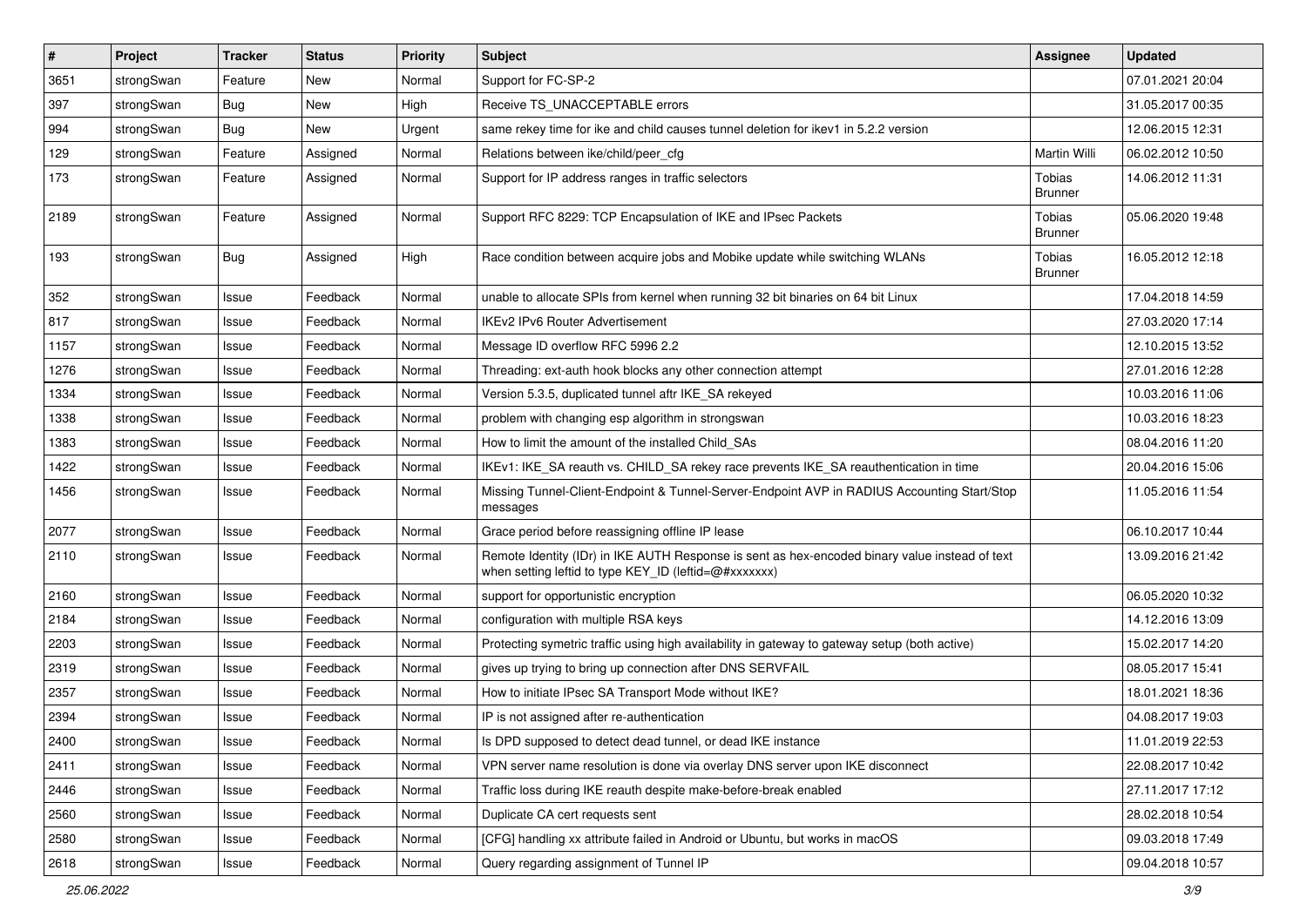| $\pmb{\#}$ | Project    | <b>Tracker</b> | <b>Status</b> | <b>Priority</b> | <b>Subject</b>                                                                                              | Assignee | <b>Updated</b>   |
|------------|------------|----------------|---------------|-----------------|-------------------------------------------------------------------------------------------------------------|----------|------------------|
| 2621       | strongSwan | Issue          | Feedback      | Normal          | Android: VPN connection stops working, strongSwan shows Connected                                           |          | 06.07.2018 13:06 |
| 2678       | strongSwan | Issue          | Feedback      | Normal          | Phase 1 issue                                                                                               |          | 07.06.2018 20:06 |
| 2698       | strongSwan | Issue          | Feedback      | Low             | DSCP and kernel-libipsec                                                                                    |          | 04.07.2018 15:01 |
| 2726       | strongSwan | Issue          | Feedback      | Normal          | Strongswan selects wrong source IP                                                                          |          | 23.08.2018 13:38 |
| 2750       | strongSwan | Issue          | Feedback      | Normal          | setting WFP SA SPI failed: 0x80320035                                                                       |          | 27.05.2019 11:59 |
| 2816       | strongSwan | Issue          | Feedback      | Normal          | order of DNS entries is reversed in /etc/resolv.conf                                                        |          | 06.11.2018 10:41 |
| 2835       | strongSwan | Issue          | Feedback      | Normal          | Rekeyed SA can't be deleted in standby node                                                                 |          | 19.12.2018 02:52 |
| 2870       | strongSwan | Issue          | Feedback      | Normal          | DNS resolution outside of tunnel if DNS server is in remote TS                                              |          | 22.01.2019 11:06 |
| 2958       | strongSwan | Issue          | Feedback      | Normal          | Trap policies with unspecified remote IP covering multiple specific ports constantly produce new<br>IKE_SAs |          | 11.03.2019 15:03 |
| 2964       | strongSwan | Issue          | Feedback      | Normal          | Route to IKE Gateway Fails to Update Under Particular Configuration                                         |          | 13.03.2019 10:38 |
| 2966       | strongSwan | Issue          | Feedback      | Normal          | Problems with large amount of subnets in leftsubnet configuration                                           |          | 02.04.2019 10:35 |
| 3041       | strongSwan | Issue          | Feedback      | Low             | fail2ban or equivalent                                                                                      |          | 06.05.2019 09:07 |
| 3072       | strongSwan | Issue          | Feedback      | Normal          | Windows 10: setting WFP SA SPI fails with error 0x80320014                                                  |          | 29.05.2019 14:34 |
| 3097       | strongSwan | Issue          | Feedback      | Normal          | charon restart behaviour                                                                                    |          | 24.06.2019 16:09 |
| 3122       | strongSwan | Issue          | Feedback      | Normal          | Strongswan software iterupts                                                                                |          | 18.07.2019 02:27 |
| 3151       | strongSwan | Issue          | Feedback      | Normal          | Forecast stops forwarding multicast                                                                         |          | 26.08.2019 14:06 |
| 3154       | strongSwan | Issue          | Feedback      | Normal          | signature validation failed only with sha2                                                                  |          | 20.08.2019 11:51 |
| 3254       | strongSwan | Issue          | Feedback      | Normal          | Log level in android level                                                                                  |          | 08.11.2019 08:36 |
| 3268       | strongSwan | Issue          | Feedback      | Normal          | Traffic disruption -- policy-based VPN to AWS VPN service                                                   |          | 15.11.2019 16:53 |
| 3282       | strongSwan | Issue          | Feedback      | Normal          | Android VPN client keeps retrying in airplane mode                                                          |          | 29.11.2019 16:06 |
| 3304       | strongSwan | Issue          | Feedback      | Normal          | Found unsupported critical X.509 extension: X509v3 Name Constraints                                         |          | 13.01.2020 14:50 |
| 3307       | strongSwan | Issue          | Feedback      | Normal          | Probable non compliance with RFC 7296 wrt traffic selector narrowing?                                       |          | 14.01.2020 16:19 |
| 3342       | strongSwan | Issue          | Feedback      | Normal          | Certain fields in Storngswan on Firestick4K are not editable                                                |          | 20.02.2020 09:36 |
| 3366       | strongSwan | Issue          | Feedback      | Normal          | Uninstall "any" trap policy if start_action=trap with virtual IPs is used                                   |          | 13.03.2020 14:57 |
| 3377       | strongSwan | Issue          | Feedback      | Normal          | Interface ID not configured during HA synchronization                                                       |          | 18.03.2020 10:15 |
| 3389       | strongSwan | Issue          | Feedback      | Normal          | Child SAs not getting created after rekeying                                                                |          | 30.03.2020 15:45 |
| 3392       | strongSwan | Issue          | Feedback      | Normal          | mark=%unique and no Internet-connection with VPN                                                            |          | 31.07.2020 15:26 |
| 3400       | strongSwan | Issue          | Feedback      | Normal          | Windows 10 IKEv2 rekeying fails                                                                             |          | 16.04.2020 17:08 |
| 3403       | strongSwan | Issue          | Feedback      | Normal          | IKEv2 natd false detection                                                                                  |          | 09.04.2020 14:19 |
| 3442       | strongSwan | Issue          | Feedback      | Normal          | Apply policy based on network interface in transport mode                                                   |          | 13.05.2020 10:53 |
| 3490       | strongSwan | Issue          | Feedback      | Normal          | Selecting incorrect auth mode for IKEv1                                                                     |          | 21.07.2020 21:26 |
| 3496       | strongSwan | Issue          | Feedback      | Normal          | Route-based VPN - transport mode                                                                            |          | 11.02.2021 09:55 |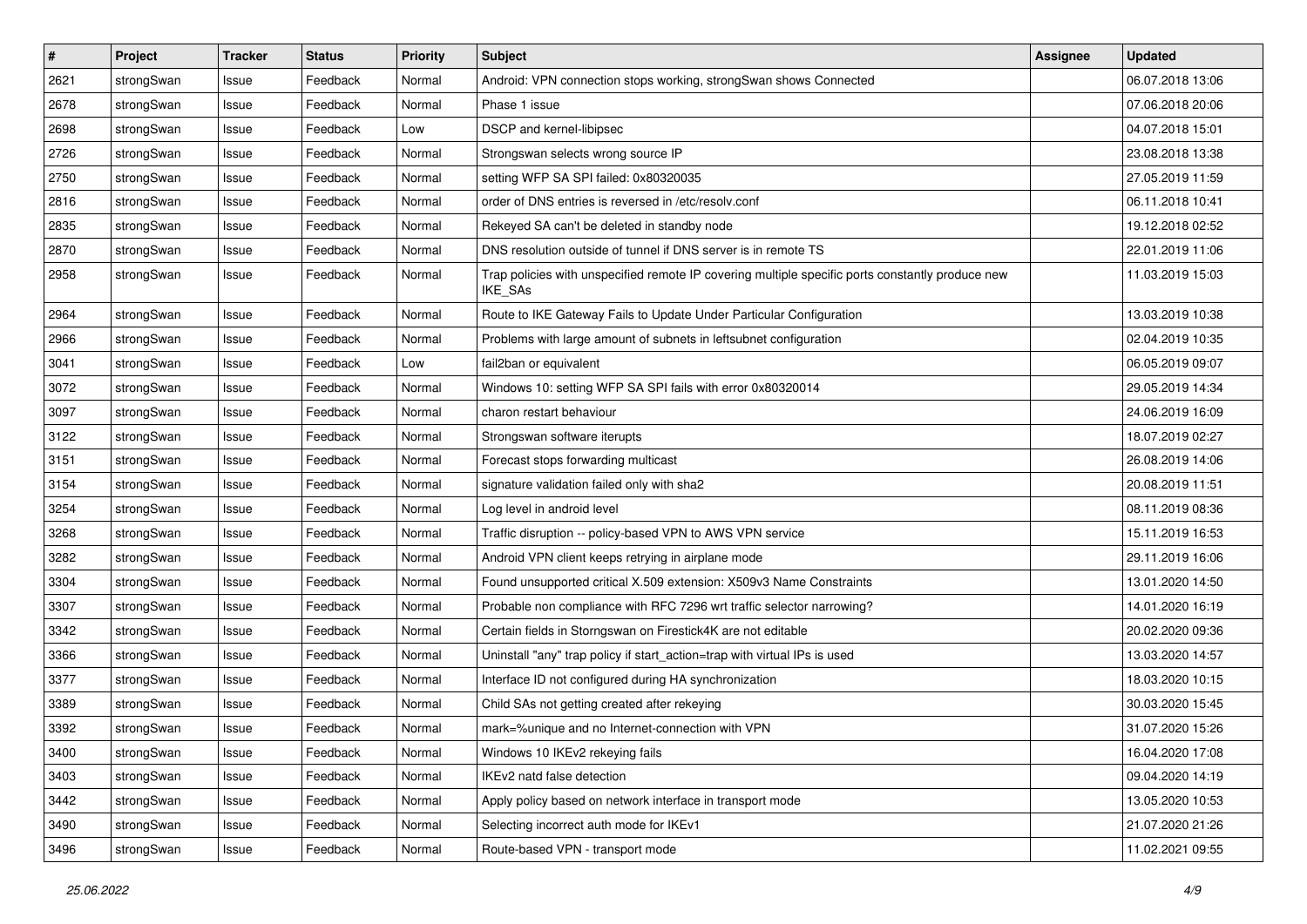| $\pmb{\#}$ | Project    | <b>Tracker</b> | <b>Status</b> | <b>Priority</b> | <b>Subject</b>                                                                              | <b>Assignee</b> | <b>Updated</b>   |
|------------|------------|----------------|---------------|-----------------|---------------------------------------------------------------------------------------------|-----------------|------------------|
| 3498       | strongSwan | Issue          | Feedback      | Normal          | FreeBSD + dhcp+farp plugin                                                                  |                 | 22.01.2021 10:44 |
| 3499       | strongSwan | Issue          | Feedback      | Normal          | ISAKMP Signature hash algorithm / EAP-TLS Authentification                                  |                 | 30.06.2020 10:40 |
| 3500       | strongSwan | Issue          | Feedback      | Normal          | swanctl --list-cert not listing all certs                                                   |                 | 29.06.2020 15:25 |
| 3516       | strongSwan | Issue          | Feedback      | Normal          | Close IKE_SA after expiry without rekey/reauth                                              |                 | 20.07.2020 19:32 |
| 3536       | strongSwan | Issue          | Feedback      | Normal          | When Create multiple tunnels restart ipsec service will establish fail.                     |                 | 03.09.2020 13:58 |
| 3537       | strongSwan | Issue          | Feedback      | Normal          | IPv6 Packets are not transferred from server to client through IPSec using RPC protocol     |                 | 01.09.2020 12:50 |
| 3552       | strongSwan | Issue          | Feedback      | Normal          | Internet disconnects after once VPN is established                                          |                 | 30.08.2020 05:35 |
| 3558       | strongSwan | Issue          | Feedback      | Normal          | deleting half open IKE_SA with x.x.x.x after timeout with iOS device                        |                 | 05.09.2020 21:23 |
| 3561       | strongSwan | Issue          | Feedback      | Normal          | Azure P2S VPN Linux connection error                                                        |                 | 15.09.2020 12:22 |
| 3564       | strongSwan | Issue          | Feedback      | Normal          | Out of order packets are generated if strong swan is running on multiple cores              |                 | 16.09.2020 10:01 |
| 3565       | strongSwan | Issue          | Feedback      | Normal          | Filtering out logs or plugin in to do so                                                    |                 | 16.09.2020 11:45 |
| 3566       | strongSwan | Issue          | Feedback      | Normal          | Number of simultaneous connections limited to 1000 in a cluster                             |                 | 18.09.2020 09:46 |
| 3568       | strongSwan | Issue          | Feedback      | Normal          | vpn connection is unstable                                                                  |                 | 23.09.2020 16:28 |
| 3573       | strongSwan | Issue          | Feedback      | Normal          | ike2 and transit traffic                                                                    |                 | 05.10.2020 10:55 |
| 3575       | strongSwan | Issue          | Feedback      | Normal          | Tunnel of IPv6 Over IPv4 not accespting Jumbo Packets                                       |                 | 23.09.2020 16:44 |
| 3576       | strongSwan | Issue          | Feedback      | Normal          | strongswan on openwrt virtual ip inside ipsec tunnel                                        |                 | 25.09.2020 17:01 |
| 3577       | strongSwan | Issue          | Feedback      | Normal          | StrongSwan Connection adding and deleting over network.                                     |                 | 28.09.2020 15:13 |
| 3578       | strongSwan | Issue          | Feedback      | Normal          | ipsec connection to FortiClient VPN                                                         |                 | 28.09.2020 15:08 |
| 3580       | strongSwan | Issue          | Feedback      | Normal          | encapsulation and packets not routing into tunnel problems                                  |                 | 02.10.2020 10:03 |
| 3588       | strongSwan | Issue          | Feedback      | Normal          | VPN setup over 4G                                                                           |                 | 08.10.2020 14:13 |
| 3592       | strongSwan | Issue          | Feedback      | Normal          | Tunnel reported as established but log show "found encrypted payload, but no transform set" |                 | 20.10.2020 10:37 |
| 3593       | strongSwan | Issue          | Feedback      | Normal          | Need variable tracking make_before_break state into updown scripts                          |                 | 13.10.2020 09:59 |
| 3596       | strongSwan | Issue          | Feedback      | Normal          | no issuer certificate found for                                                             |                 | 21.10.2020 03:27 |
| 3597       | strongSwan | Issue          | Feedback      | Normal          | IPSec Client on CentOS 8 - Can't connect using ShrewSoft VPN config file                    |                 | 21.10.2020 16:38 |
| 3598       | strongSwan | Issue          | Feedback      | Normal          | swanctl on Windows: Support aborting execution                                              |                 | 19.10.2020 15:01 |
| 3603       | strongSwan | Issue          | Feedback      | Normal          | dns issue in config mode                                                                    |                 | 20.10.2020 11:50 |
| 3604       | strongSwan | Issue          | Feedback      | Normal          | Email Notification on down status                                                           |                 | 21.10.2020 10:54 |
| 3607       | strongSwan | Issue          | Feedback      | Normal          | statusall option reports transport established two or three times per IP at start-up        |                 | 27.10.2020 16:48 |
| 3609       | strongSwan | Issue          | Feedback      | Normal          | Potential DNS server IP address conflicts                                                   |                 | 26.10.2020 11:12 |
| 3610       | strongSwan | Issue          | Feedback      | Normal          | farp plugin conflicts with DHCP service                                                     |                 | 26.10.2020 18:06 |
| 3611       | strongSwan | Issue          | Feedback      | Normal          | Unable to Send Traffic Using NAT on EC2 Instance                                            |                 | 27.10.2020 16:35 |
| 3613       | strongSwan | Issue          | Feedback      | Low             | Load-test jobs scheduled after tunnels are terminated                                       |                 | 28.10.2020 12:06 |
| 3614       | strongSwan | Issue          | Feedback      | Normal          | Certificate renewal for about to expire certificates                                        |                 | 30.10.2020 13:30 |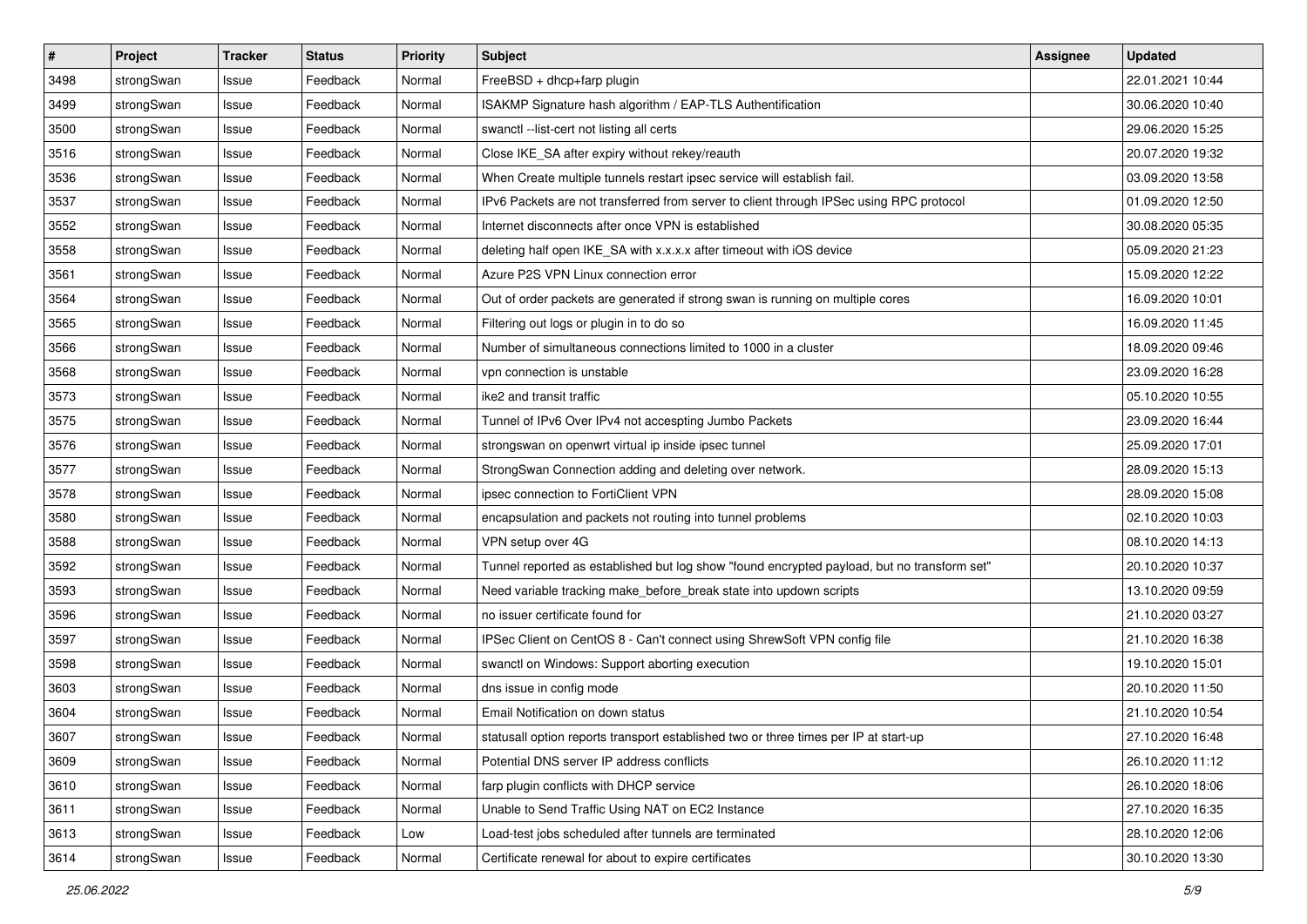| $\sharp$ | Project    | <b>Tracker</b> | <b>Status</b> | <b>Priority</b> | <b>Subject</b>                                                                                                                      | <b>Assignee</b>    | <b>Updated</b>   |
|----------|------------|----------------|---------------|-----------------|-------------------------------------------------------------------------------------------------------------------------------------|--------------------|------------------|
| 3616     | strongSwan | Issue          | Feedback      | Normal          | With Strongswan 5.7.2, unique=never not allowing multiple clients to establish tunnels with same<br>identity                        |                    | 05.11.2020 12:32 |
| 3617     | strongSwan | Issue          | Feedback      | Normal          | full-offload swanctl.conf                                                                                                           |                    | 03.11.2020 17:24 |
| 3618     | strongSwan | Issue          | Feedback      | Normal          | Use side-band to configure strongswan's                                                                                             |                    | 09.11.2020 10:38 |
| 3625     | strongSwan | Issue          | Feedback      | Normal          | Always on VPN when the client is on the same LAN as the VPN server                                                                  |                    | 10.11.2020 18:45 |
| 3628     | strongSwan | Issue          | Feedback      | Normal          | Constant `retransmit` while establishing CHILD_SA                                                                                   |                    | 16.11.2020 10:14 |
| 3629     | strongSwan | Issue          | Feedback      | Normal          | IPSec enc only on specific dport/proto                                                                                              |                    | 16.11.2020 10:04 |
| 3630     | strongSwan | Issue          | Feedback      | Normal          | The certificate is loaded but not used.                                                                                             |                    | 18.11.2020 10:29 |
| 3640     | strongSwan | Issue          | Feedback      | Normal          | Problem surfing via VPN form Android APK on a sepcific Mobile Operator                                                              |                    | 26.11.2020 11:43 |
| 3642     | strongSwan | Issue          | Feedback      | Normal          | How to distinguish encapsulated packets from different interfaces                                                                   |                    | 30.11.2020 09:38 |
| 3643     | strongSwan | Issue          | Feedback      | Normal          | Strongswan and FRR NHRP                                                                                                             |                    | 01.12.2020 10:55 |
| 3647     | strongSwan | Issue          | Feedback      | Normal          | Is it possible to receive INTERNAL_IP4_SUBNET attributes in updown scripts                                                          |                    | 02.12.2020 17:06 |
| 3650     | strongSwan | Issue          | Feedback      | Normal          | HA behaves very strange                                                                                                             |                    | 04.12.2020 08:53 |
| 3652     | strongSwan | Issue          | Feedback      | Normal          | In strongswan ipsec.conf, how to set the "ike" parameters so that it can support all hash Algorithm<br>and DH group server support? |                    | 08.12.2020 12:35 |
| 3654     | strongSwan | Issue          | Feedback      | Normal          | The L2tp/ipsec tunnel interface will not be delete when the connect abnormal interrupt.                                             |                    | 08.12.2020 12:24 |
| 3662     | strongSwan | Issue          | Feedback      | Normal          | unamed session                                                                                                                      |                    | 04.01.2021 11:32 |
| 3663     | strongSwan | Issue          | Feedback      | Normal          | Multiple ways to end up with duplicate / redundant child SA entries                                                                 |                    | 06.01.2021 16:15 |
| 3669     | strongSwan | Issue          | Feedback      | Normal          | Failed connection to IKE_SA (Checkpoint Server)                                                                                     |                    | 08.01.2021 17:58 |
| 3670     | strongSwan | Issue          | Feedback      | Normal          | Can routing rules be changed without terminating and re-initiating the tunnel                                                       |                    | 12.08.2021 14:29 |
| 3671     | strongSwan | Issue          | Feedback      | Normal          | Windows client failed with 13843 against Strongswan via SQL backend                                                                 |                    | 13.01.2021 14:43 |
| 3672     | strongSwan | Issue          | Feedback      | Normal          | ESP connection over IPv6                                                                                                            |                    | 14.01.2021 17:04 |
| 3678     | strongSwan | Issue          | Feedback      | Normal          | IKE authentication credentials are unacceptable - Ubuntu Server - Windows 10 client                                                 |                    | 19.01.2021 18:29 |
| 3682     | strongSwan | Issue          | Feedback      | Normal          | Is there a way to mark special case traffic bypass the traffic selectors?                                                           |                    | 03.02.2021 16:44 |
| 3683     | strongSwan | Issue          | Feedback      | Normal          | IKEV2 connection fail to rekey process                                                                                              |                    | 28.01.2021 13:25 |
| 3685     | strongSwan | Issue          | Feedback      | Normal          | giving up after 5 retransmits                                                                                                       |                    | 03.02.2021 16:59 |
| 3686     | strongSwan | Issue          | Feedback      | Normal          | Site to clients IPsec and private IP                                                                                                |                    | 04.02.2021 11:11 |
| 3687     | strongSwan | Issue          | Feedback      | Normal          | Strongswan ipsec do not forward package to host                                                                                     |                    | 02.02.2021 14:40 |
| 3692     | strongSwan | Issue          | Feedback      | Normal          | Failing IPsec Phase 2 connection between Centos 7 VPS and Cisco ASA5540                                                             |                    | 04.02.2021 16:29 |
| 404      | strongSwan | Issue          | Feedback      | Normal          | TNC: Update HowTos and implement some compilation flag checking                                                                     | Andreas<br>Steffen | 10.09.2013 13:58 |
| 542      | strongSwan | Issue          | Feedback      | Normal          | Nesting tunnels                                                                                                                     | Andreas<br>Steffen | 07.03.2014 09:22 |
| 2493     | strongSwan | Issue          | Feedback      | Normal          | Pkcs11 Plugin Returns w/Bogus Return Code                                                                                           | Jordan Hrycaj      | 12.12.2017 15:58 |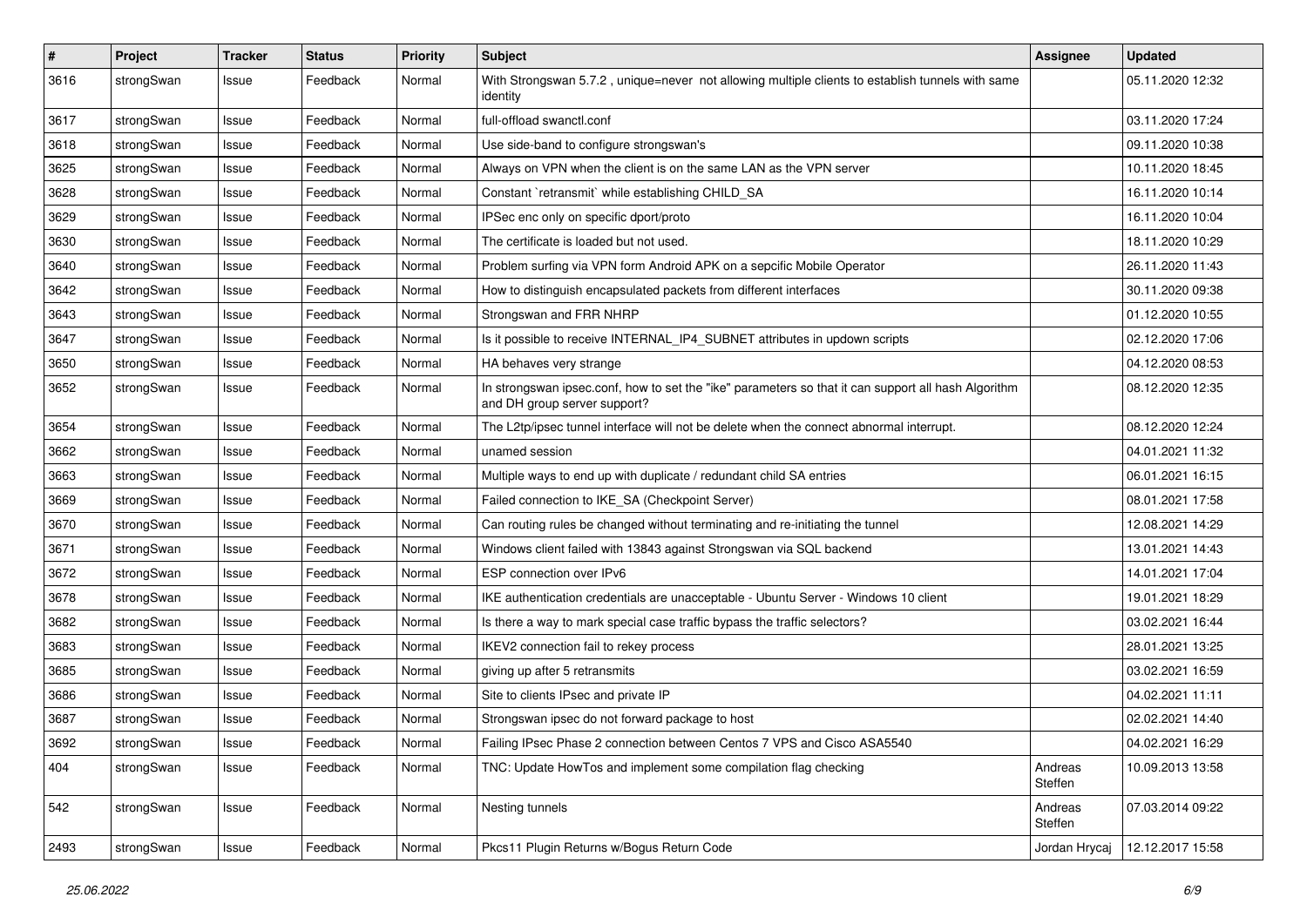| $\vert$ # | Project    | <b>Tracker</b> | <b>Status</b> | <b>Priority</b> | <b>Subject</b>                                                             | <b>Assignee</b>                 | <b>Updated</b>   |
|-----------|------------|----------------|---------------|-----------------|----------------------------------------------------------------------------|---------------------------------|------------------|
| 2494      | strongSwan | Issue          | Feedback      | Normal          | Problems With 64bit Slot IDs With Pkcs11 Plugin                            | Jordan Hrycaj                   | 12.12.2017 16:03 |
| 3606      | strongSwan | Issue          | Feedback      | Normal          | Using ipsec tunnel from "foreign" subnet                                   | Noel Kuntze                     | 26.10.2020 12:23 |
| 359       | strongSwan | Issue          | Feedback      | Normal          | <b>Mediation Server Connection</b>                                         | Tobias<br><b>Brunner</b>        | 16.07.2013 16:25 |
| 462       | strongSwan | Issue          | Feedback      | Normal          | strongswan android app can not use on android 4.4 OS                       | Tobias<br><b>Brunner</b>        | 06.01.2014 13:07 |
| 482       | strongSwan | Issue          | Feedback      | Normal          | NAT-NAT connection                                                         | Tobias<br><b>Brunner</b>        | 09.10.2014 12:37 |
| 552       | strongSwan | Issue          | Feedback      | Normal          | move pki tool to ipsecdir                                                  | <b>Tobias</b><br><b>Brunner</b> | 14.04.2014 13:52 |
| 3291      | strongSwan | Issue          | Feedback      | Normal          | IPSec IKEv2 Client to VPN service 2                                        | <b>Tobias</b><br><b>Brunner</b> | 16.08.2020 12:58 |
| 3560      | strongSwan | Issue          | Feedback      | Normal          | PSK tunnel working - Cert fails with fragmention errors                    | Tobias<br><b>Brunner</b>        | 11.09.2020 14:15 |
| 3584      | strongSwan | Issue          | Feedback      | Normal          | Separate ipsec.conf file per conn and separate ipsec.secrets file per conn | Tobias<br><b>Brunner</b>        | 30.09.2020 17:06 |
| 3594      | strongSwan | Issue          | Feedback      | Normal          | How to see the traffic at ESP in UDP SPIs and forwarding rule              | Tobias<br><b>Brunner</b>        | 15.10.2020 13:57 |
| 3620      | strongSwan | Issue          | Feedback      | Normal          | L2TP/IPSEC ipsec.conf setting                                              | Tobias<br><b>Brunner</b>        | 12.11.2020 10:14 |
| 3626      | strongSwan | Issue          | Feedback      | Low             | "Always On VPN" not available in Fire TV 4k                                | Tobias<br><b>Brunner</b>        | 11.11.2020 12:41 |
| 3636      | strongSwan | Issue          | Feedback      | Normal          | Tor behind VPN                                                             | Tobias<br><b>Brunner</b>        | 23.11.2020 14:09 |
| 3665      | strongSwan | Issue          | Feedback      | Normal          | When there is data flow, the VPN tunnel will not automatically connect     | Tobias<br><b>Brunner</b>        | 05.01.2021 16:26 |
| 3668      | strongSwan | Issue          | Feedback      | Normal          | Configuring the strongSwan Helm chart on openshift                         | Tobias<br><b>Brunner</b>        | 07.01.2021 16:33 |
| 3673      | strongSwan | Issue          | Feedback      | Normal          | IKEv2/IPSec MSCHAPv2 fails on Android 11 (API 30).                         | <b>Tobias</b><br><b>Brunner</b> | 17.01.2021 07:25 |
| 3680      | strongSwan | Issue          | Feedback      | Normal          | How to unload a paritcular certificate from strongswan.                    | Tobias<br><b>Brunner</b>        | 27.01.2021 09:28 |
| 104       | strongSwan | Feature        | Feedback      | Normal          | Postgresql Db Support                                                      |                                 | 04.09.2019 10:05 |
| 162       | strongSwan | Feature        | Feedback      | Normal          | Submit ClusterIP patches mainline                                          |                                 | 14.12.2015 20:43 |
| 1000      | strongSwan | Feature        | Feedback      | Normal          | Raise ALERT_TS_MISMATCH in IKE V1                                          |                                 | 09.09.2015 12:47 |
| 1008      | strongSwan | Feature        | Feedback      | Normal          | FARP for IPv6                                                              |                                 | 14.12.2015 20:59 |
| 1079      | strongSwan | Feature        | Feedback      | Normal          | Future Plans for firwall configuration equivalent under FreeBSD            |                                 | 21.08.2015 15:58 |
| 1082      | strongSwan | Feature        | Feedback      | Normal          | Framed-Route to set leftsubnet                                             |                                 | 07.10.2016 10:02 |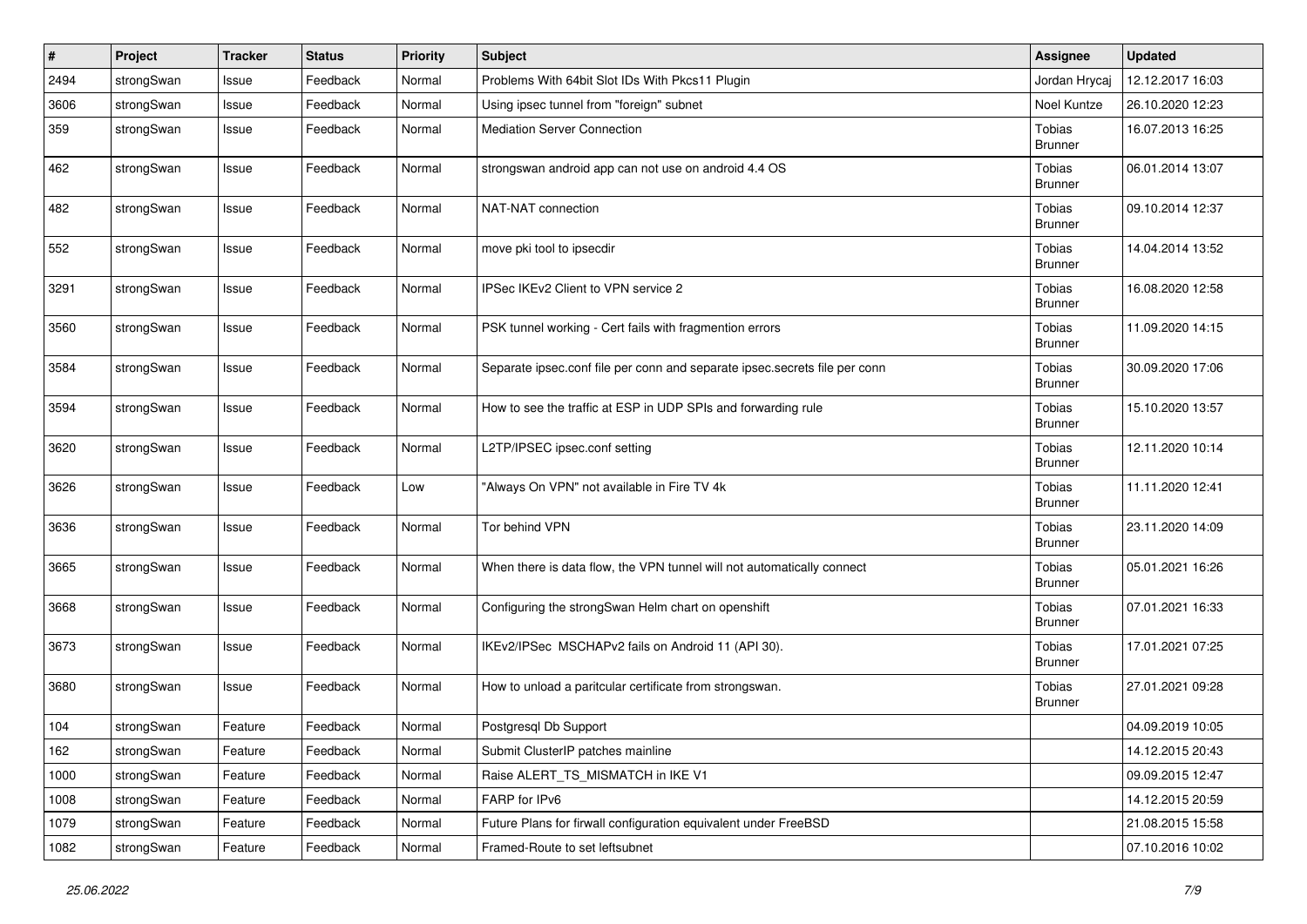| $\vert$ # | Project    | <b>Tracker</b> | <b>Status</b> | <b>Priority</b> | Subject                                                                                                                 | <b>Assignee</b>                 | <b>Updated</b>   |
|-----------|------------|----------------|---------------|-----------------|-------------------------------------------------------------------------------------------------------------------------|---------------------------------|------------------|
| 1253      | strongSwan | Feature        | Feedback      | Normal          | Strongswan doesn't support CA bundles                                                                                   |                                 | 19.01.2016 11:23 |
| 1482      | strongSwan | Feature        | Feedback      | Normal          | Allow changing init_limit_half_open etc. at runtime by reloading strongswan.conf                                        |                                 | 26.05.2016 14:49 |
| 1506      | strongSwan | Feature        | Feedback      | Normal          | Enhance DoS protection to deny users that failed Authentication                                                         |                                 | 17.06.2016 14:31 |
| 1559      | strongSwan | Feature        | Feedback      | Normal          | Expose received XAUTH/EAP username/password prompts via VICI, send secrets via VICI on<br>prompt                        |                                 | 09.05.2017 16:28 |
| 2095      | strongSwan | Feature        | Feedback      | Normal          | Support liveness check in Strongswan                                                                                    |                                 | 31.05.2017 00:56 |
| 2165      | strongSwan | Feature        | Feedback      | Normal          | missing LIBRESSL_VERSION_NUMBER support                                                                                 |                                 | 03.11.2016 09:23 |
| 2185      | strongSwan | Feature        | Feedback      | Normal          | INTERNAL_IP4_SUBNET Attribute Support in Android Client                                                                 |                                 | 10.12.2016 01:14 |
| 2202      | strongSwan | Feature        | Feedback      | Normal          | Radius NAS IP to be specified                                                                                           |                                 | 18.01.2017 17:58 |
| 2307      | strongSwan | Feature        | Feedback      | Normal          | Permit installation of trap policy for CHILD_SA configurations with unset local_addrs                                   |                                 | 26.04.2017 15:04 |
| 2409      | strongSwan | Feature        | Feedback      | Low             | Android client status details                                                                                           |                                 | 18.08.2017 13:23 |
| 2495      | strongSwan | Feature        | Feedback      | Normal          | LibreSSL Plugin                                                                                                         |                                 | 13.12.2017 09:29 |
| 2668      | strongSwan | Feature        | Feedback      | Normal          | UE shall include the DEVICE_IDENTITY Notify payload                                                                     |                                 | 22.05.2018 13:48 |
| 2729      | strongSwan | Feature        | Feedback      | Normal          | Does Swanctl provide the same option as Ipsec with the rightID using a %?                                               |                                 | 20.09.2018 17:37 |
| 2793      | strongSwan | Feature        | Feedback      | Normal          | Remote identity with certificate                                                                                        |                                 | 15.10.2018 10:20 |
| 2814      | strongSwan | Feature        | Feedback      | Normal          | Force Keepalive Packets if There is no NAT                                                                              |                                 | 29.10.2018 15:47 |
| 2823      | strongSwan | Feature        | Feedback      | Low             | Implementing VPN peer failover                                                                                          |                                 | 16.11.2018 10:25 |
| 2972      | strongSwan | Feature        | Feedback      | Normal          | how to add X509v3 Key Usage: Key Encipherment                                                                           |                                 | 13.03.2019 13:59 |
| 3104      | strongSwan | Feature        | Feedback      | Normal          | EAP-RADIUS: binding address feature for routers with multiple interfaces connected to LAN.                              |                                 | 17.06.2021 02:26 |
| 3135      | strongSwan | Feature        | Feedback      | Normal          | Android client - settings for connection re-try                                                                         |                                 | 12.08.2019 16:32 |
| 3162      | strongSwan | Feature        | Feedback      | Normal          | Strongswan Android support for default DNS suffixes (UNITY_DEF_DOMAIN flag)                                             |                                 | 29.08.2019 10:29 |
| 3276      | strongSwan | Feature        | Feedback      | Low             | N1_MODE_CAPABILITY                                                                                                      |                                 | 21.11.2019 16:49 |
| 3422      | strongSwan | Feature        | Feedback      | Normal          | Allow multiple local.id to be specified in a single connection?                                                         |                                 | 23.04.2020 13:19 |
| 3653      | strongSwan | Feature        | Feedback      | Normal          | Is there any possibility to pass any non-standard parameters for tunnels (ike or child sa) for use by<br>custom plugin? |                                 | 08.12.2020 11:03 |
| 3689      | strongSwan | Feature        | Feedback      | Normal          | Auto-connect on Wi-Fi network.                                                                                          |                                 | 03.02.2021 16:32 |
| 406       | strongSwan | Feature        | Feedback      | Low             | TNC: Speeding up the Attestation process                                                                                | Andreas<br>Steffen              | 10.09.2013 14:00 |
| 960       | strongSwan | Feature        | Feedback      | Normal          | Raise ALERT_PROPOSAL_MISMATCH_IKE in IKE V1                                                                             | Martin Willi                    | 30.08.2017 09:05 |
| 243       | strongSwan | Feature        | Feedback      | Normal          | Configure routing table in peer                                                                                         | Tobias<br><b>Brunner</b>        | 23.05.2013 20:03 |
| 268       | strongSwan | Feature        | Feedback      | Normal          | support for ssh keypairs in strongswan network-manager plugin                                                           | Tobias<br><b>Brunner</b>        | 19.02.2014 15:13 |
| 309       | strongSwan | Feature        | Feedback      | Normal          | Problem with Network Aliases for charon.interfaces_ignore and charon.interfaces_use                                     | <b>Tobias</b><br><b>Brunner</b> | 21.03.2013 19:32 |